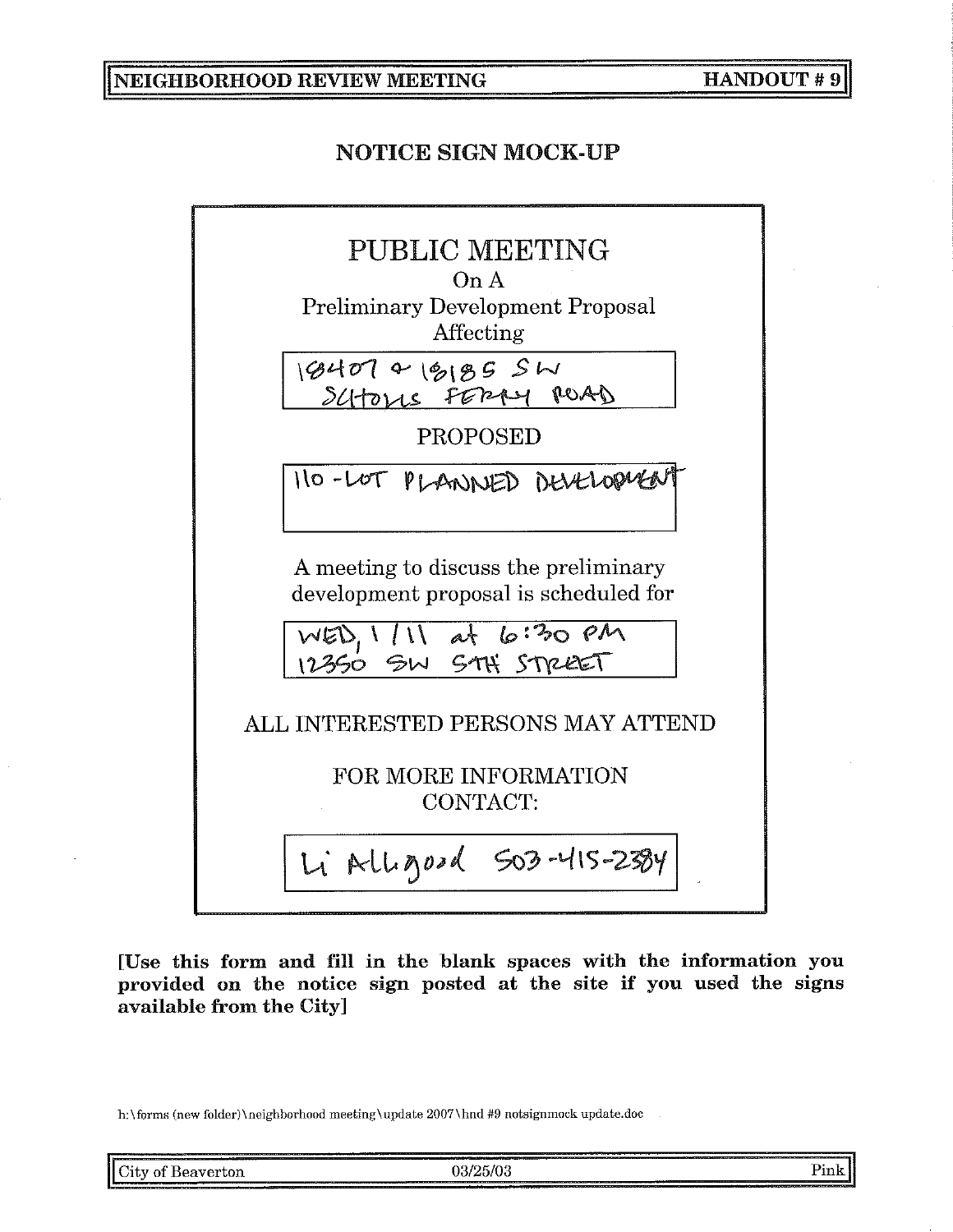| NEIGHBORHOOD REVIEW MEETING |  |  |
|-----------------------------|--|--|
|-----------------------------|--|--|

| NEIGHBORHOOD REVIEW MEETING                                                                                                  | <b>HANDOUT#8</b>                                                                                                                                                                                                      |
|------------------------------------------------------------------------------------------------------------------------------|-----------------------------------------------------------------------------------------------------------------------------------------------------------------------------------------------------------------------|
|                                                                                                                              |                                                                                                                                                                                                                       |
| <b>DEVELOPER OR AGENT:</b>                                                                                                   | West Hills Land Development / Otak, Inc.                                                                                                                                                                              |
| PROJECT LOCATION:                                                                                                            | 18407 & 18185 SW Scholls Ferry Road                                                                                                                                                                                   |
|                                                                                                                              |                                                                                                                                                                                                                       |
| <b>AFFIDAVIT OF MAILING NOTICE</b>                                                                                           |                                                                                                                                                                                                                       |
| Kayla Gutierrez<br>Ī.                                                                                                        | being first duly sworn; say that I am                                                                                                                                                                                 |
| for a proposed                                                                                                               | (represent) the party intended to submit an application to the City of Beaverton<br>Planned Unit Development affecting land located at<br>18407 & 18185 SW Scholls Ferry Road<br>and that pursuant to Ordinance 2050, |
|                                                                                                                              | Section 50, and the guidelines set out by the Community Development Director,<br>did on the $\frac{22nd}{\log \log n}$ day of December $\frac{2016}{\log \log n}$ personally                                          |
| development site.                                                                                                            | mail notice to affected property owners and NAC's within 500 feet of the proposed                                                                                                                                     |
| Sign and Date in the presence of a Notary Public. Certain City staff are<br>Notary Publics and are available for witnessing. |                                                                                                                                                                                                                       |
| Signature:                                                                                                                   |                                                                                                                                                                                                                       |
| <u> Jecember</u><br>$day \text{ of }$<br>Dated this                                                                          | 2016                                                                                                                                                                                                                  |
| Subscribed and sworn to before me this<br>Notary Public for the State of Oregon                                              | $\alpha$ In $\alpha$<br>$\frac{1}{2}$ day of December $\frac{1}{2}$ $\frac{1}{2}$                                                                                                                                     |
| My Commission expires: $\frac{1}{\sqrt{12}}$                                                                                 | OFFICIAL STAMP<br>JENNIFER RUTH SNIDER<br>NOTARY PUBLIC-OREGON<br>COMMISSION NO. 948448<br>MY COMMISSION EXPIRES MARCH 22, 2020                                                                                       |
| h:\forms (new folder)\neighborhood meeting\update 2007\hnd #8 affmail update.doc                                             |                                                                                                                                                                                                                       |

City of Beaverton

 $03/25/03$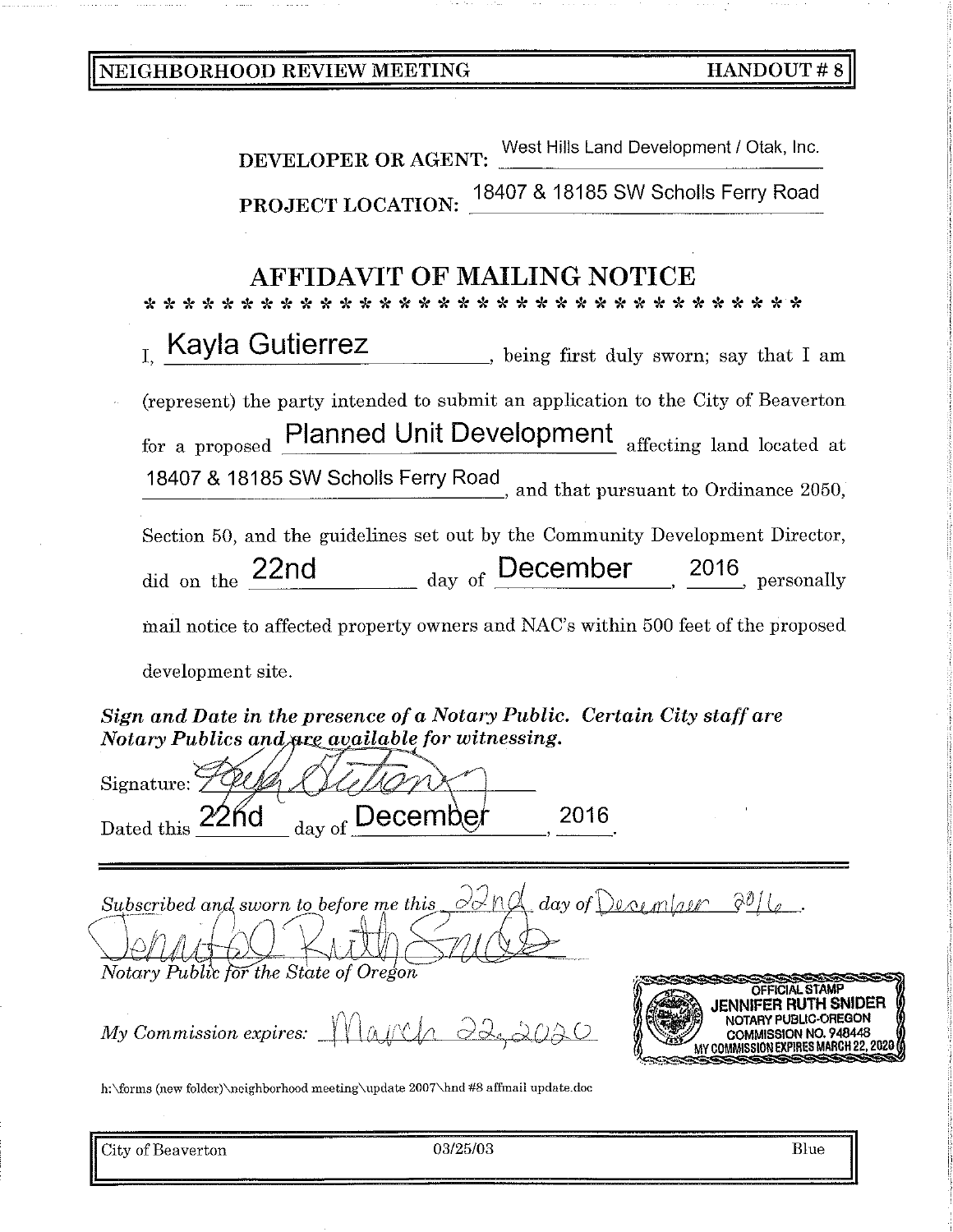2S1060002300 TAYLOR, CHERRYL L REV LIV TRUST BY CHERRYL L TAYLOR TR 18250 SW SCHOLLS FERRY RD BEAVERTON OR 97007

2S1060000302 BARTHOLEMY, EDMUND 18485 SW SCHOLLS FERRY RD BEAVERTON OR 97007

2S2010000100 BIERLY, LEWIS E & BIERLY, JOHN A & THOMPSON, SUSAN E ET AL 12150 SW KOBBE DR BEAVERTON OR 97007

2S1060000301 BARTHOLEMY, EDMUND J 18485 SW SCHOLLS FY RD BEAVERTON OR 97007

2S1060000404 EDMONDS, SCOTT & NANCY LIV TRUST PO BOX 1612 LAKE OSWEGO OR 97035

2S1060000500 BELLAIRS, BRIAN W & BELLAIRS, KATHLEEN G 18185 SW SCHOLLS FERRY RD BEAVERTON OR 97007

2S1060000400 EDMONDS, SCOTT & NANCY LIV TRUST PO BOX 1612 LAKE OSWEGO OR 97035

2S1060000600 LOLICH FAMILY FARM LLC BY LOLICH, FRANK F JR TR 11338 SW COTTONWOOD LN TIGARD OR 97223

2S1060000700 BARTHOLEMY, ED 18485 SW SCHOLLS FERRY RD BEAVERTON OR 97007

2S1060000403 EDMONDS, SCOTT & NANCY LIV TRUST PO BOX 1612 LAKE OSWEGO OR 97035

2S1060002200 FEAMMELLI FAMILY TRUST BY VINCENT & DIANE FEAMMELLI TRS 5570 SW ELM AVE BEAVERTON OR 97005

2S1060002400 GRABHORN, HOWARD PAUL 2015 TRUST 14930 SW VANDERMOST RD<br>BEAVERTON OR 97007 **BEAVERTON** 

2S1060002201 WENTWORTH, ROSS J & LAURA K 18116 SW SCHOLLS FERRY RD BEAVERTON OR 97007

2S1060002501 TAYLOR, CHERRYL L REVOC LIVING T BY TAYLOR, CHERRYL L TR 18250 SW SCHOLLS FERRY RD BEAVERTON OR 97007

2S1060002100 ALLEN SISTERS LLC **363 TURNBERRY AVE** WOODBURN OR 97071

2S201 0001501 PITTS, JEREMY D BY BAKER & MCKENZIE ARK HILLS SENGOKUYAMA MORI TOWER 1·9·10 ROPPONGI, MINATO·KU TOKYO JA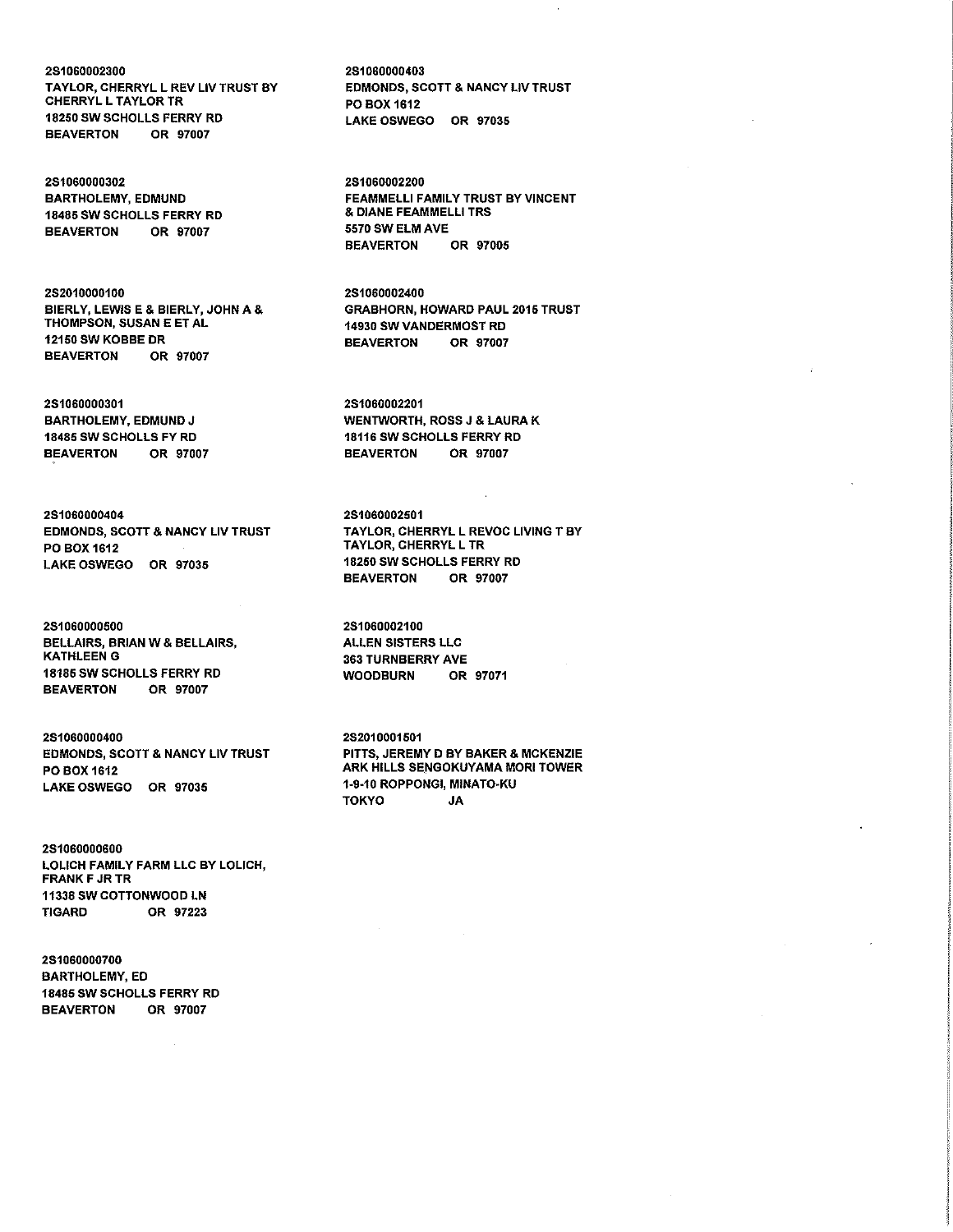

808 sw third avenue, suite 300 · portland, oregon 97204 503.287-6825 fax 503.415-2304 www.otak.com

December 22, 2016

## Re: Proposed Development – Ridge at South Cooper Mountain Planned Development (Lolich/Bellairs Property)

Dear Neighbor:

I am writing this letter on behalf of West Hills Land Development, the owner of the properties located at 18407 and 18185 SW Scholls Ferry Road. Both properties are currently located within the Beaverton City Limits and located within the South Cooper Mountain Plan Area. The properties are zoned AF-20, and are in residential/agricultural use. The project site is designated for High Density, Medium Density, and Standard Density development by the South Cooper Mountain Community Plan Land Use Map.

The applicant proposes a Planned Unit Development (PUD) to create 88 detached single-family lots, 29 attached single-family lots, a parcel for future development of 125 units of multifamily residential, and associated public streets and stormwater facilities.

Prior to preparing specific engineering and site plans and making application to the City of Beaverton for the necessary review and approvals, we would like to discuss the proposal in more detail with the members of the Neighborhood Associations and surrounding property owners and residents. Therefore, you are cordially invited to attend a meeting on:

## Wednesday, January 11, 2017 at 6:30 p.m. Beaverton Community Center, Vose Room 12350 SW 5th Street, Beaverton, OR 97005

Please note that this will be an informational meeting with the developer and/or representative only and is not intended to take the place of a public hearing before the Planning Commission. You will have an opportunity to present testimony to the Planning Commission when an application is submitted to the City for review.

I look forward to seeing you at the meeting and hearing your thoughts on the proposed project. Please feel free to call me at 503-415-2384 or e-mail me at li.alligood@otak.com if you have questions.

Sincerely, Otak, Incorporated

Jierryml

Li Alligood, AICP Senior Planner

Attachments: Site Map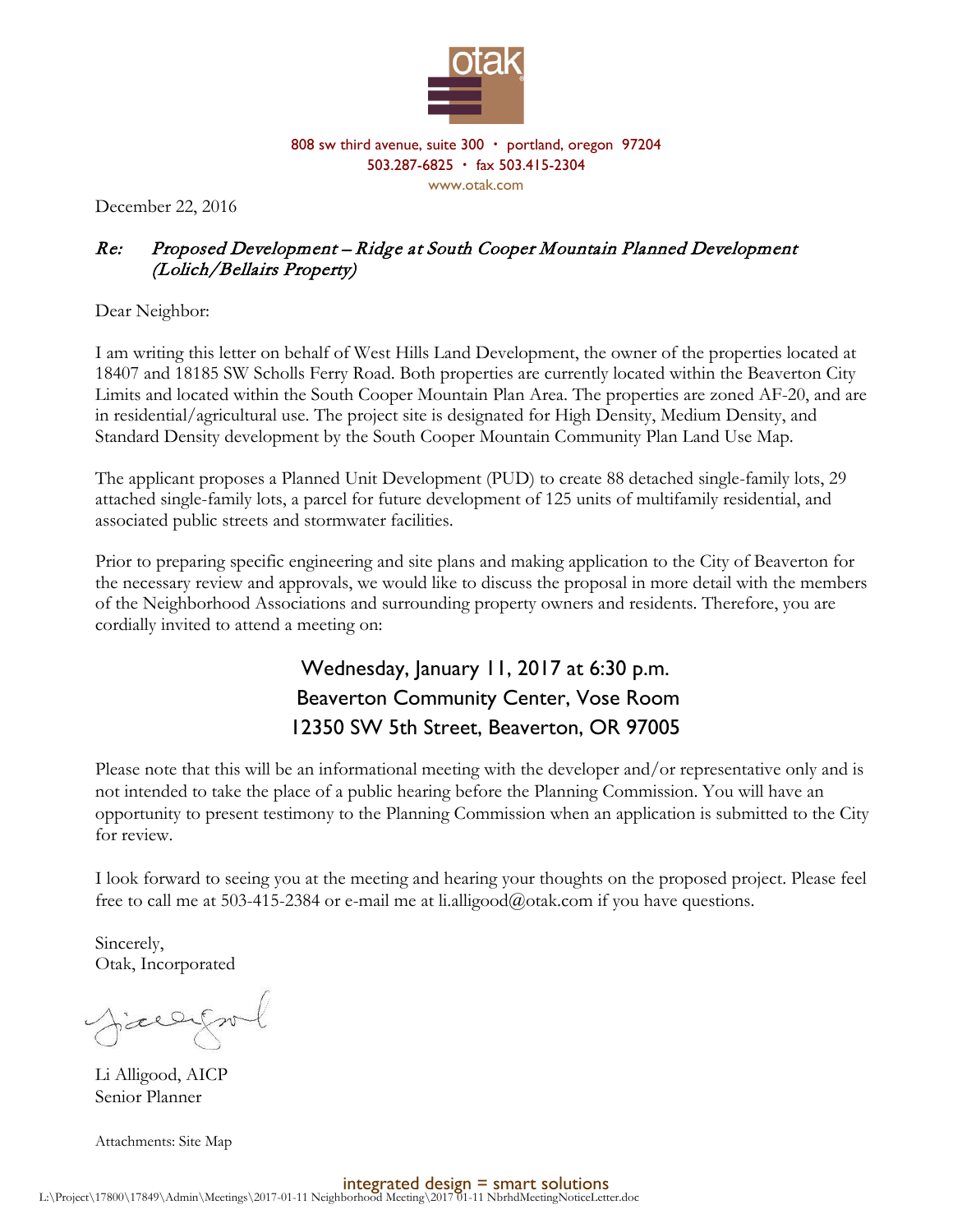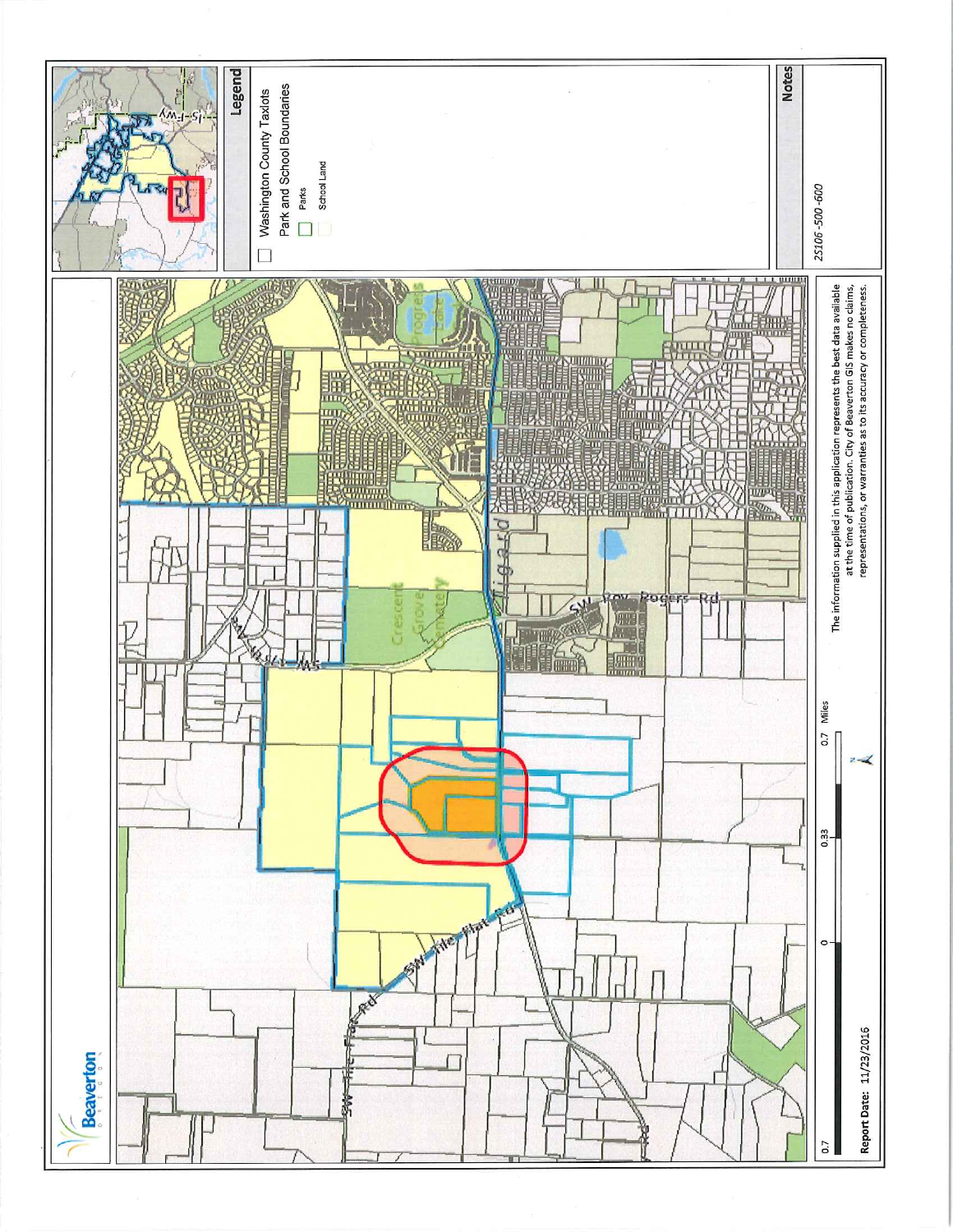

Communication Record

Sheet  $\_\_$  of  $\_\_$ 

**HanmiGlobal Partner** 

| Notes Issued By<br>Subject/Project &1D6E AT SEM Date/Time 1/25/17 C6:30 |                                               |                                               |                                   |                           |
|-------------------------------------------------------------------------|-----------------------------------------------|-----------------------------------------------|-----------------------------------|---------------------------|
| $\Box$ Telephone                                                        |                                               |                                               |                                   |                           |
|                                                                         |                                               |                                               |                                   |                           |
| Memorandum                                                              |                                               |                                               | <b>From</b>                       |                           |
| Meeting                                                                 | Attending                                     |                                               | Attending BEAVERTON COMMUNITY CTR |                           |
| JAME                                                                    |                                               |                                               | $-$ FMAI                          |                           |
|                                                                         | vesi Kurtz 1gysts SW Scholls Ferry<br>590/666 |                                               |                                   | desic bartholemy.biz      |
| VALIS HELLAND                                                           |                                               | <u> 1980 - Jan Samuel II, martin de la po</u> |                                   | Noclaptulaup & Yohom, com |
|                                                                         |                                               |                                               |                                   |                           |
|                                                                         |                                               |                                               |                                   |                           |
|                                                                         |                                               |                                               |                                   |                           |
|                                                                         |                                               |                                               |                                   |                           |
|                                                                         |                                               |                                               |                                   |                           |
|                                                                         |                                               |                                               |                                   |                           |
|                                                                         |                                               |                                               |                                   |                           |
|                                                                         |                                               |                                               |                                   |                           |
|                                                                         |                                               |                                               |                                   |                           |
|                                                                         |                                               |                                               |                                   |                           |
|                                                                         |                                               |                                               |                                   |                           |
|                                                                         |                                               |                                               |                                   |                           |
|                                                                         |                                               |                                               |                                   |                           |
|                                                                         |                                               |                                               |                                   |                           |